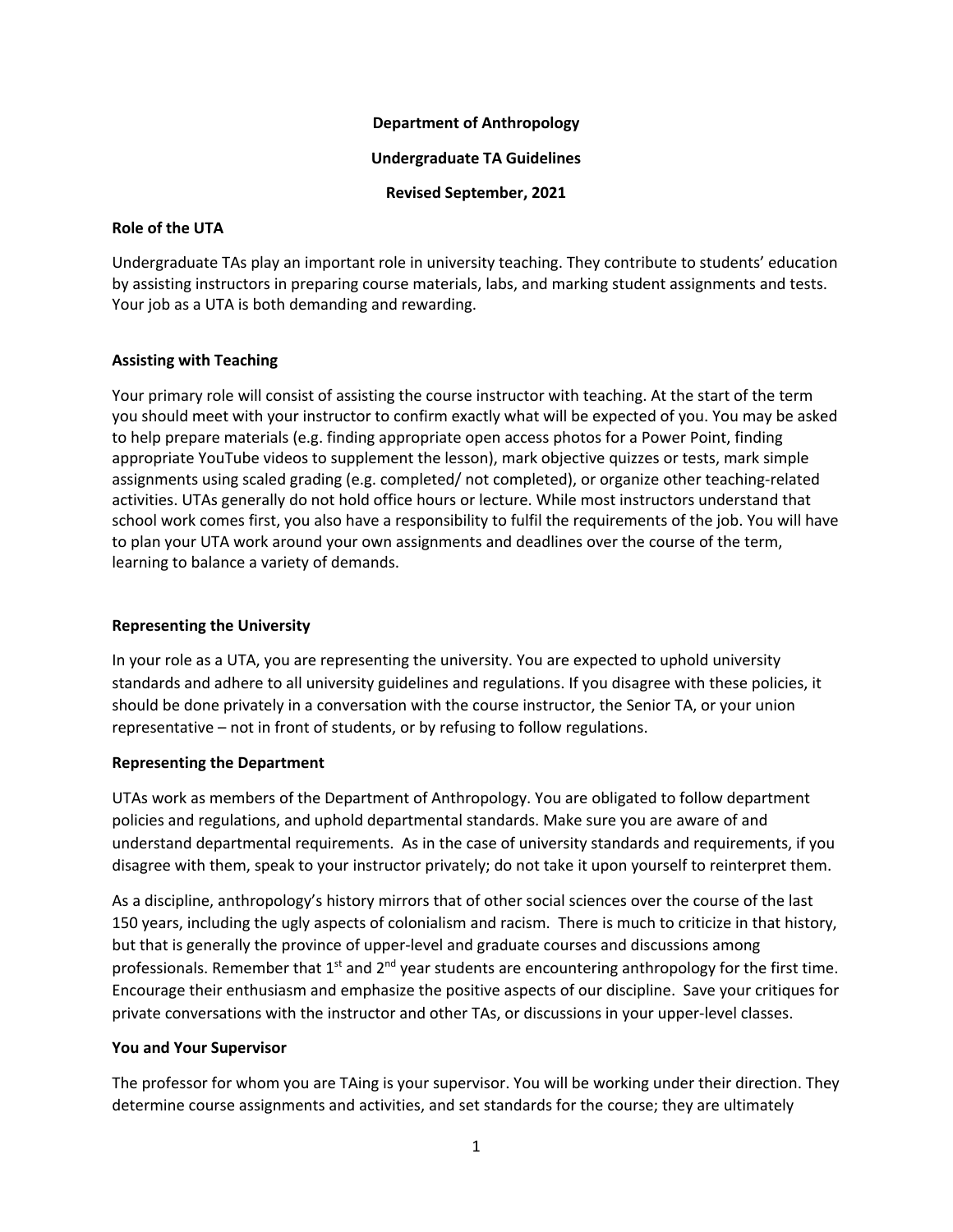responsible for the course. Make sure you understand their expectations. If you disagree with the instructor's methods, theories, choice of course materials, or assignments, express your concerns in a private conversation. Do not undermine the instructor with students. If you feel you cannot work with an instructor, bring the matter to the Department Head.

# **You and the Students**

Although you are hired by the department and university, and work under the supervision of the course instructor, your ultimate responsibility is to the students. You must strive to be fair, honest, and respectful towards all students. You need to treat all students equally, and not exploit your position of power over them. You should put aside your own bias when dealing with students, and never use disrespectful, derogatory language or remarks.

You might find yourself in a position of having to mark or review the work of a peer whom you know well. In such a case, speak to the course instructor, who will reassign the work to another TA who does not know the student. *You should not be grading the work of your friends or classmates*.

If you become aware of any problematic issues with students or their work – for example, plagiarism, cheating, selling course materials to an outside entity, buying test answers or papers online – bring it to the attention of the instructor immediately. Do not try to interfere on your own. The same goes for students who may be struggling with academic, medical, or mental health issues; refer all such concerns to the instructor right away.

# **Expectations**

Make sure you understand your responsibilities and the course instructor's expectations regarding course attendance, turnaround time on marking assignments, absence policy, and other course-related issues. Some responsibilities you may be asked to take on include:

- Helping the instructor assemble or prepare class materials
- Helping the instructor organize class activities
- Keeping records related to the class
- Helping the instructor with technology related to the class
- Setting up a lab, classroom, or online classroom
- Cleaning up a lab or classroom after an activity
- Helping to hold a review session
- Marking objective quizzes/ tests
- Marking simple assignments using scaled grading (complete/ incomplete/ not turned in).

You should *not* be asked to teach the class or to prepare lectures from scratch. If you have any concerns about the work you are being asked to do as a UTA, speak to the Senior TA, Department Head or your union representative.

### **Hours**

UTAs generally work a limited number of hours per course. It is your responsibility to know the number of hours you are authorized to work, and to keep careful track of them. If it looks like you will run out of hours before the end of the course, let the instructor know well ahead of time. Don't wait until a big